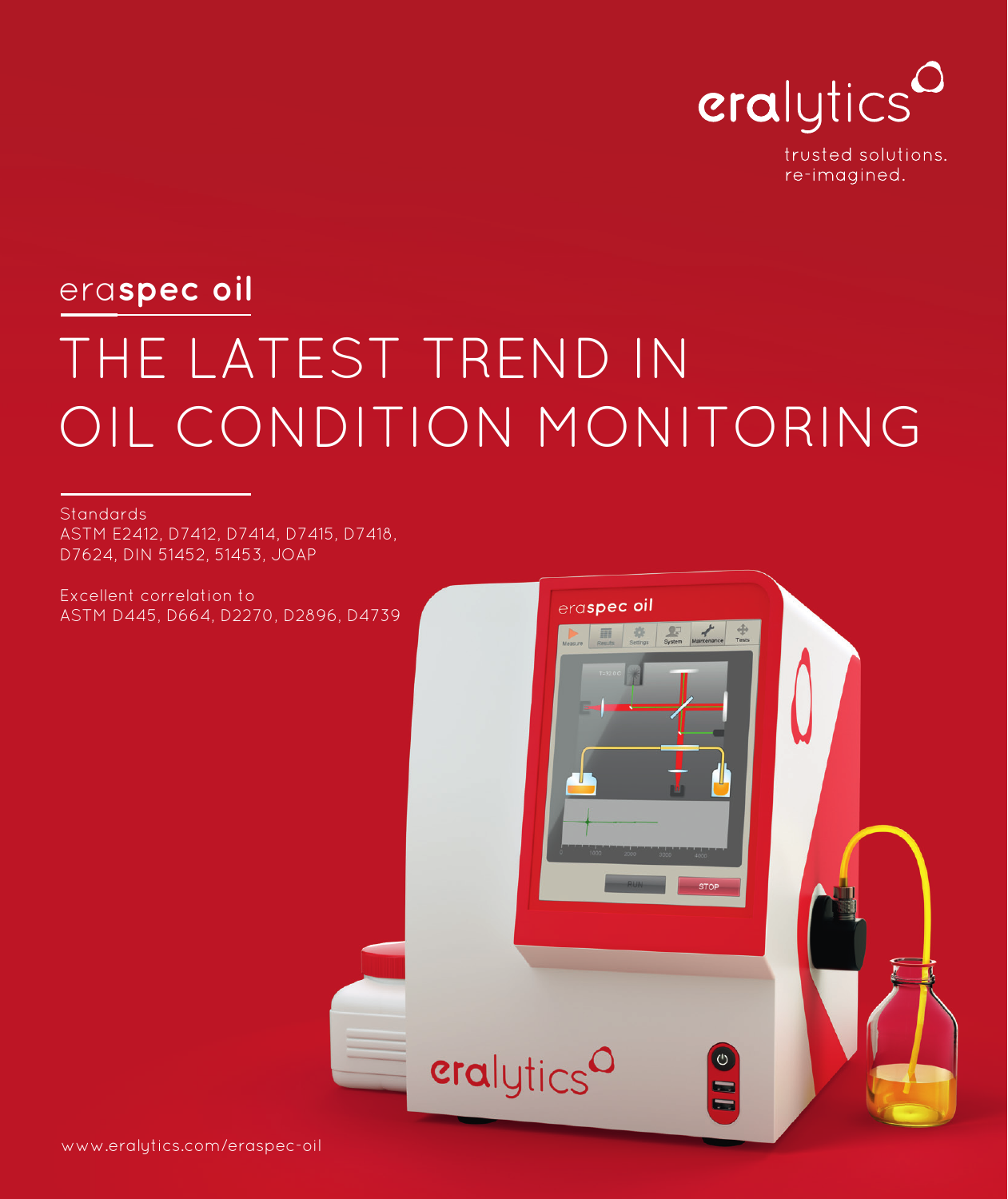# era**spec oil** – high speed lube oil testing with lab-grade precision

#### Oil Condition Monitoring

**ERASPEC OIL** can determine parameters relevant in lubricant analysis according to latest infrared standards such as ASTM E2412. It monitors degradation products (oxidation, sulfation, nitration), additive depletion (aminic and phenolic antioxidants, antiwear) and contaminants (water, soot, fuel, FAME, coolant liquid). Complex oil parameters such as TAN and TBN or viscosity are calculated by chemometrical models using a customer-expandable database.

#### Portable FTIR Analyzer

**ERASPEC OIL** is a compact, rugged and lightweight FTIR spectrometer that delivers laboratory-grade results in monitoring lubricant conditions. It is the first truly standalone analyzer combining advantages of infrared oil condition monitoring, like fast and reliable results, with high portability. Measurements can be performed directly on-site and the results are available within a few seconds following ASTM, DIN and JOAP methods. With **ERASPEC OIL** there is no need for sending in samples for analysis.



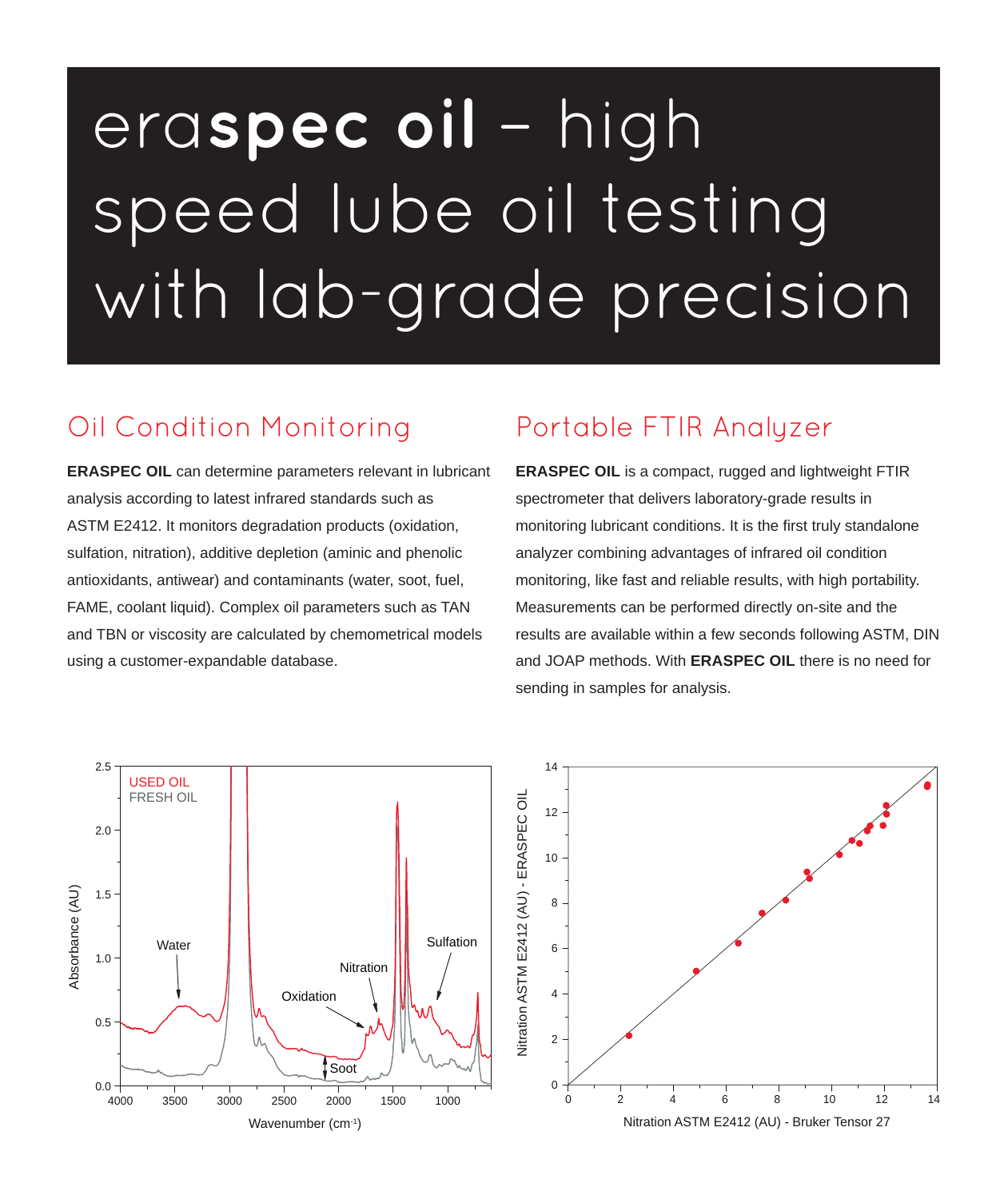#### On-screen Trending Graphs

**ERASPEC OIL** offers the possibility to monitor temporal changes of lubricant parameters directly on-screen. You can either monitor driven distance for engines or operating hours of gas turbines, for example. Simply select the machinery up for testing and run the measurement. Afterwards the system will take you right to the trending chart. That way, for example, a sudden rise in oxidation or a major drop in base reserve will be noted at first glance directly on-site.

| <b>DEGRADATION</b> | <b>STANDARD</b>                        | UNIT |
|--------------------|----------------------------------------|------|
| Oxidation          | ASTM E2412, D7414,<br><b>DIN 51453</b> | A/cm |
| <b>Nitration</b>   | ASTM E2412, D7624,<br><b>DIN 51453</b> | A/cm |
| Sulfation          | ASTM E2412, D7415                      | A/cm |

| <b>ADDITIVES<sup>2</sup></b> | <b>STANDARD</b>   | UNIT <sup>3</sup> |
|------------------------------|-------------------|-------------------|
| <b>ZDDP Antiwear</b>         | ASTM E2414, D7412 | A/cm, %, wt%      |
| <b>Phenolic Antioxidants</b> | ASTM D2668        | %, wt%            |
| <b>Aminic Antioxidants</b>   |                   | %, wt%            |

| <b>CONTAMINANTS</b>    | <b>STANDARD</b>                        | UNIT <sup>3</sup> |
|------------------------|----------------------------------------|-------------------|
| Soot                   | <b>ASTM E2412,</b><br><b>DIN 51452</b> | A/cm, wt%         |
| Water                  | <b>ASTM E2412</b>                      | A/cm, wt%         |
| <b>Ethylene Glycol</b> | <b>ASTM E2412</b>                      | A/cm, wt%         |
| Diesel Fuel            | <b>ASTM E2412</b>                      | A/cm, wt%         |
| Gasoline               | <b>ASTM E2412</b>                      | A/cm, wt%         |
| <b>FAME</b>            |                                        | $wt\%$            |
| Polyolester            |                                        | $wt\%$            |
| <b>Phosphate Ester</b> |                                        | wt%               |



| <b>PROPERTIES1</b>             | <b>CORRELATION TO</b> | UNIT            |
|--------------------------------|-----------------------|-----------------|
| <b>TAN</b>                     | ASTM D664             | mg KOH $q^{-1}$ |
| TBN                            | ASTM D2896, D4739     | mg KOH $q^{-1}$ |
| VI.<br>Viscosity at 40°C/100°C | ASTM D445, D2270      | VI. cSt         |

卷  $P$ 

TAN - TBN

 $G<sub>3</sub>$ 

⊕

 $G4$ 

- 1 ... The range and repeatability for all determined properties depend on the used database.
- 2 ... Additive depletion results in % remaining additive are available only for spectral subtraction measurements.
- 3 ... wt% values are determined by an eralytics calibration.

#### Standard Model **EO01 ERASPEC OIL**

#### Diesel Fuel Module

EO01-DIE optionally extends the measurement capabilities

- of ERASPEC OIL to diesel fuel.
- Cetane number & index, evaporation and distillation points
- Aromatics, cetane improver, FAME

#### Autosampler

Directly attached optional 10-position autosampler